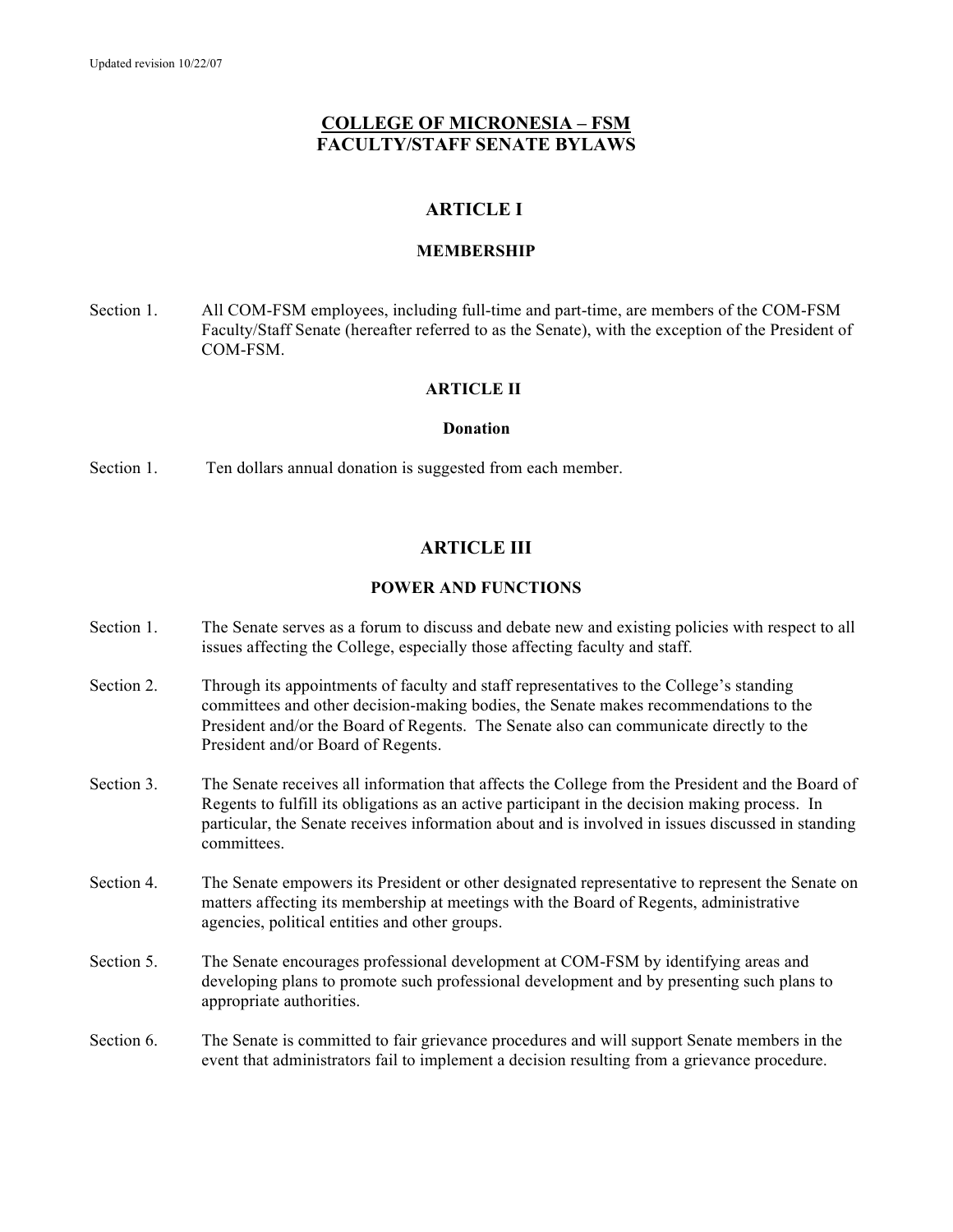# **ARTICLE IV**

### **EXECUTIVE STRUCTURE**

- Section 1. Executive Committee and Officers. The officers of the Senate are the President, Vice President, Secretary, Treasurer, and twelve members At-large. These officers comprise the Executive Committee which is elected by the voting membership of the Senate. Only full-time employees of the College of Micronesia – FSM are eligible to hold the offices of the Senate.
- Section 2. Elections of Executive Committee and Officers. Elections are held at the end of the academic year. Nomination and voting for officers are by secret ballot. Vacancies are filled by special elections. The Executive Committee elects the officers of the Senate. Officers cannot serve more than three consecutive terms on the executive committee.
- Section 3. Term of Office. Term of office is for one year.
- Section 4. Duties of Officers. The duties of the COM-FSM Faculty/Staff Senate Officers are as follows:
	- a. President. The President presides over the general meetings; chairs the Executive Committee; attends cabinet meetings; represents the Senate at meetings with the Board of Regents, administrative agencies, political bodies and other groups unless another representative is designated by the Senate; approves, in conjunction with the Executive Committee the expenditure of the Senate funds; and performs other duties as authorized by the Senate.
	- b. The Vice President. The Vice President presides over meetings in the absence of the President, performs other duties of the President in his or her absence, and is a member of the Executive Committee.
	- c. Secretary. The Secretary records, publishes, distributes and keeps a file of the minutes of each meeting, is responsible for the correspondence of the Senate, and is a member of the Executive Committee.
	- d. Treasurer. The Treasurer keeps accurate records of funds generated by the Senate, gives an accurate report of the Senate financial standing at every meeting, and is a member of the Executive Committee.
	- e. At-large Members. Two representatives from each site will serve as at-large members. A faculty at-large member is elected by the Executive Committee to chair the faculty Subcommittee and a staff at-large member is elected by the Executive Committee to chair the staff Subcommittee.

## The Faculty Subcommittee is comprised of all the at-large faculty members and has the following mandate:

a. Gather opinions and concerns from the faculty and speak for faculty members on matters of concern to the faculty. The Faculty Sub-Committee may speak on behalf of the faculty without prior approval of the Senate president.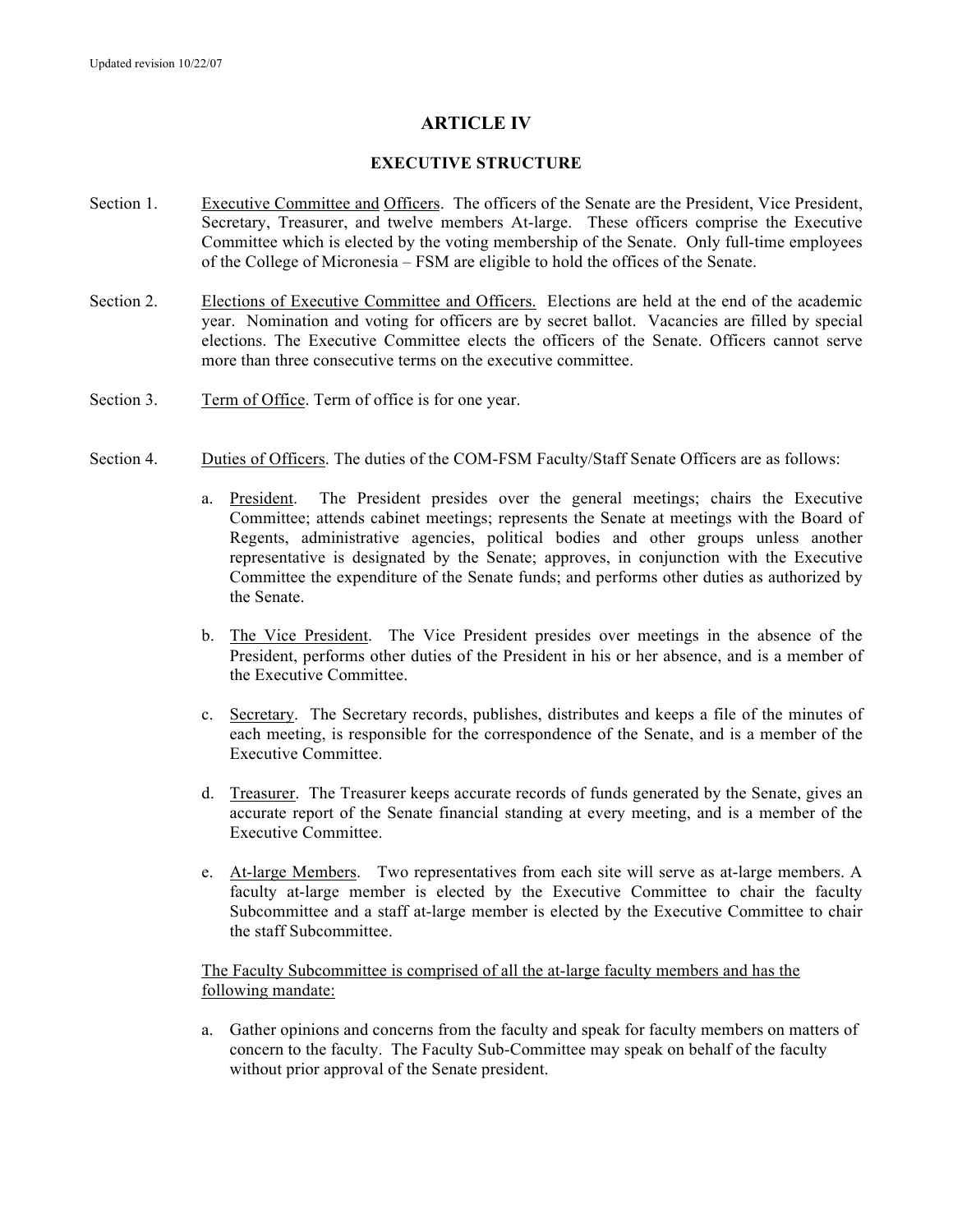## The Staff Subcommittee is comprised of all the at-large staff members and has the following mandate:

- a. Gather opinions and concerns from the staff and speak for staff members on matters of concern to the staff. The Staff Sub-Committee may speak on behalf of the staff without prior approval of the Senate president.
- Section 4. The Executive Committee. The Executive Committee is responsible for the administrative affairs of the Senate. The Executive Committee draws up an agenda for each meeting based upon the requests of the members and in response to reports and information coming to its attention. The Executive Committee can act for the Senate between meetings. This includes the power to recommend policies and speak for the Senate. If no policy exists, the Executive Committee may take action as it deems in the best interest of the Senate.
- Section 5. Executive Committee Membership. The Executive Committee consists of the President, Vice President, Secretary, Treasurer, and twelve at-large elected members from the voting membership.
- Section 6. Recall. Executive Committee members may be recalled by 60% vote of those attending the meeting. Two weeks' notice of a recall vote must be given to the committee member(s) subject to recall. Voting is by secret ballot.
- Section 7. Five Sites. In addition to the six members from the National Campus, one staff member and one faculty member from each site will be elected at the end of each academic year by the Senate members of their respective sites to serve as members of the Executive Committee.

# **ARTICLE V**

## **MEETINGS**

- Section 1. The policy regarding meetings for Executive Committee is as follows:
	- a. Regular meetings are held monthly. Notice of regular meetings, including an agenda, is publicly posted at least one week in advance. All meetings are open to the public.

## The policy regarding Faculty/Staff Senate general meetings is as follows:

- a. Regular meetings of the Senate are held at least once per semester. Notice of meetings, including an agenda, is publicly posted at least one week in advance. All meetings are open to the public.
- b. Special meetings may be called by the President or upon demand of two or more members. Notice of special meetings, including an agenda, is to be publicly posted at least 48 hours in advance.
- c. Voting is by secret ballot and/or email depending on the issue. 1. All members of the Senate have voting rights.
	- a. The President of COM-FSM does not have voting rights, and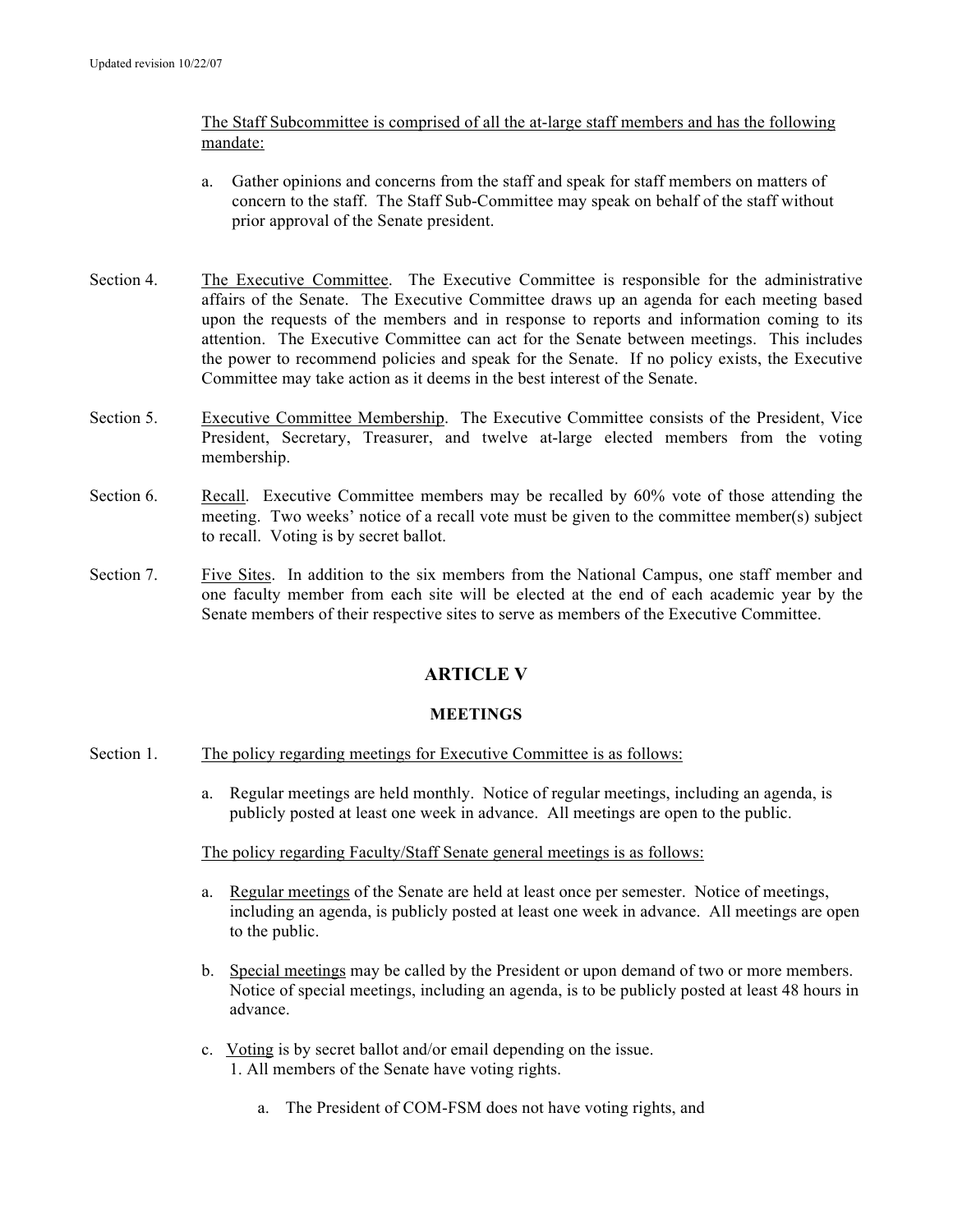- b. Proxy voting is prohibited.
- Section 2. Quorum. A quorum for general meetings requires 18 members in attendance at the opening of the meeting. Business cannot be conducted with fewer than 12 members in attendance.

# **ARTICLE VI**

## **COMMITTEES**

The President may propose to the membership of the Senate the creation of standing and ad hoc committees from time to time. Members for these committees are to be selected by the President subject to the approval of the Executive Committee.

# **ARTICLE VII**

# **AMENDMENTS**

These Bylaws can be amended by two-thirds of those voting in any meeting. Public notice is to be posted at least one week in advance of any impending vote on a proposed amendment.

# **ARTICLE VIII**

# **RATIFICATION**

- Section 1. These Bylaws are ratified if two-thirds of the members present vote in favor of adoption. One week's notice of the ratification vote must be given. Members are to receive copies of the proposed Bylaws to study one week prior to the vote.
- Section 2. Effective Date. These Bylaws take effect immediately upon approval.

Approved by:

 $\_$  , and the contribution of the contribution of  $\_$  . The contribution of  $\_$  ,  $\_$  ,  $\_$  ,  $\_$  ,  $\_$  ,  $\_$  ,  $\_$  ,  $\_$  ,  $\_$  ,  $\_$  ,  $\_$  ,  $\_$  ,  $\_$  ,  $\_$  ,  $\_$  ,  $\_$  ,  $\_$  ,  $\_$  ,  $\_$  ,  $\_$  ,  $\_$  ,  $\_$  ,  $\_$  ,  $\_$  , Senate President Senate Vice-President Senate At-Large